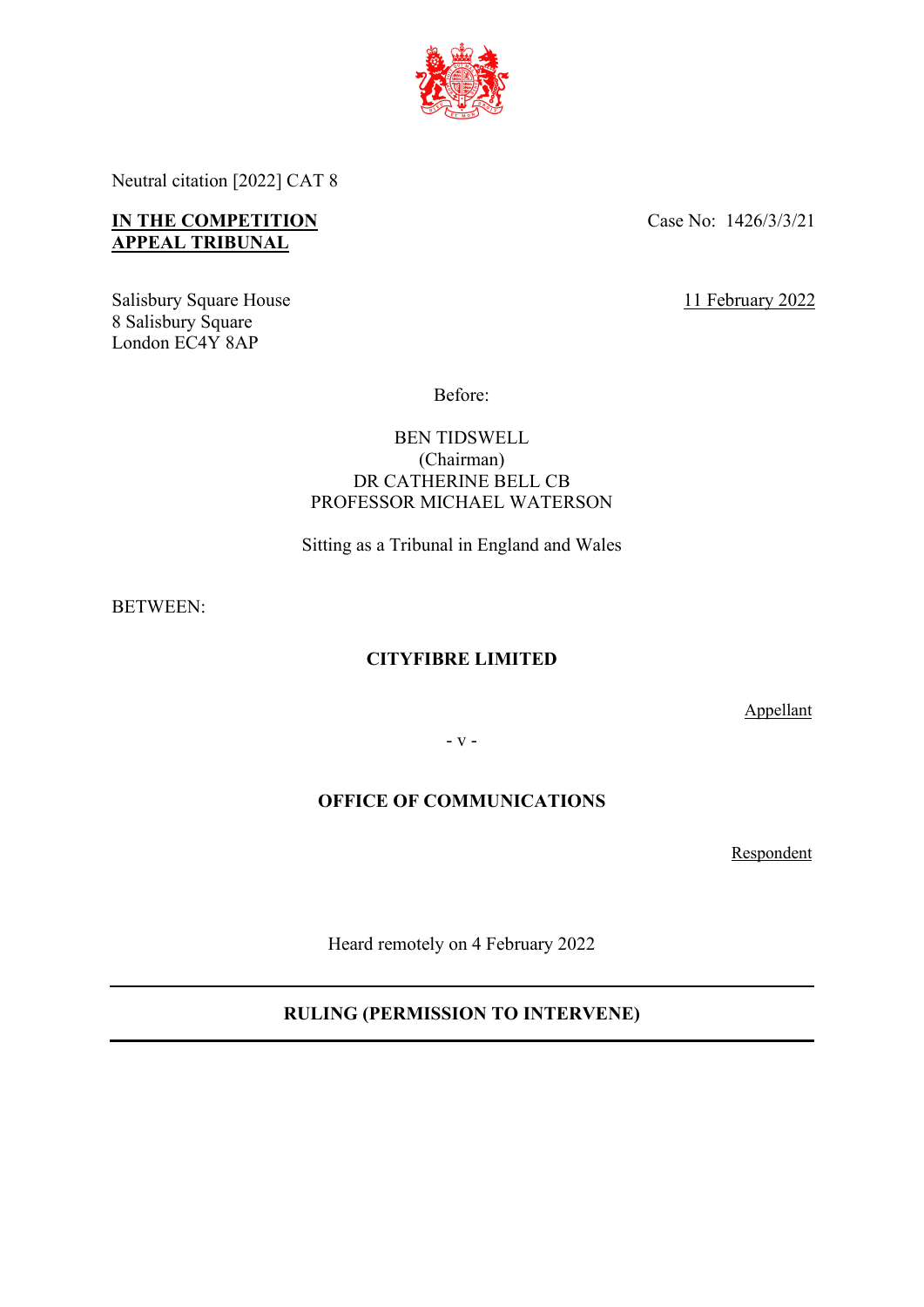### APPEARANCES

Mr Josh Holmes QC, Ms Jessica Boyd and Ms Isabel Buchanan (instructed by Bristows LLP) appeared on behalf of the Appellant.

Ms Monica Carss-Frisk QC, Ms Naina Patel and Ms Khatija Hafesji (instructed by Ofcom) appeared on behalf of the Respondent.

Mr Robert Palmer QC and Ms Laura John (instructed by Addleshaw Goddard LLP) appeared on behalf of the proposed intervener, British Telecommunications plc.

Mr Philip Woolfe (instructed by Towerhouse LLP) appeared on behalf of the proposed intervener, Sky UK Limited.

Mr Fergus Randolph QC (instructed by TupperS Law) appeared on behalf of the proposed interveners, County Broadband Limited, Jurassic Fibre Limited, Swish Fibre Limited and Zzoomm plc.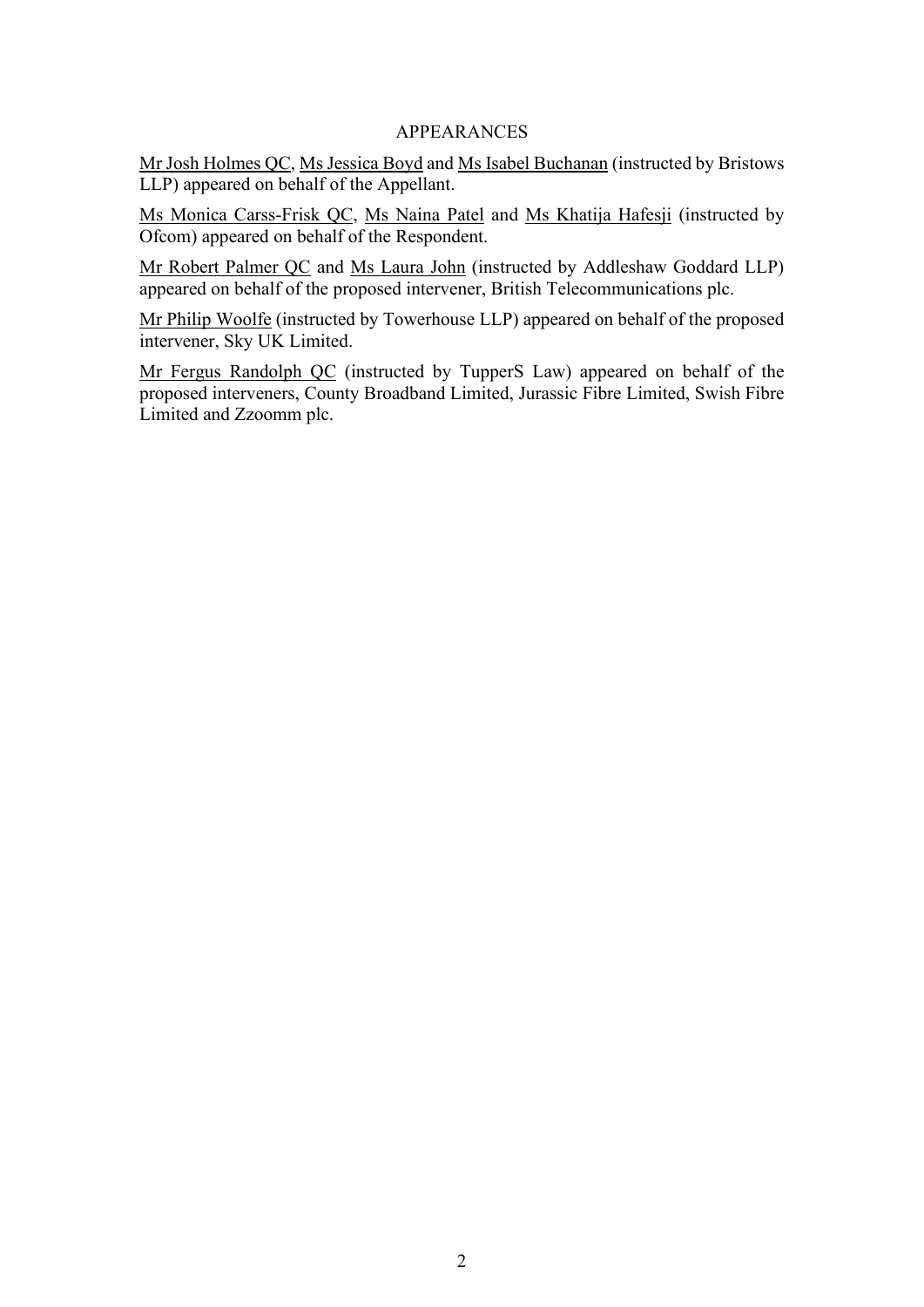## **A. INTRODUCTION**

- 1. The Appellant, CityFibre Limited ("CityFibre"), filed a Notice of Appeal ("NoA") on 29 November 2021 under s192 of the Communications Act 2003 against a decision contained in a statement made by the Respondent, Office of Communications ("Ofcom"), dated 30 September 2021 entitled *Openreach Proposed FTTP Offer starting 1 October 2021* (the "Decision").
- 2. Requests for permission to intervene in these proceedings were filed, pursuant to Rule 16 of the Competition Appeal Tribunal Rules 2015 (the "Tribunal Rules"), as follows:
	- (1) By British Telecommunications plc ("BT") on 22 December 2021 in support of Ofcom;
	- (2) By Sky UK Limited ("Sky") on 23 December 2021 in support of Ofcom; and
	- (3) By a group of mainly vertically integrated alternative network infrastructure providers comprising County Broadband Limited, Jurassic Fibre Limited, Swish Fibre Limited and Zzoomm plc (together the "Altnets") on 29 December 2021 in support of CityFibre.
- 3. CityFibre and Ofcom filed written observations in response to these intervention requests.
- 4. A case management conference ("CMC") was held remotely on 4 February 2022 where, having read written submissions filed by the parties and proposed interveners in advance of the CMC and hearing oral submissions by counsel at the CMC, the Tribunal unanimously granted BT permission to intervene and refused Sky and the Altnets permission to intervene. These are the Tribunal's written reasons.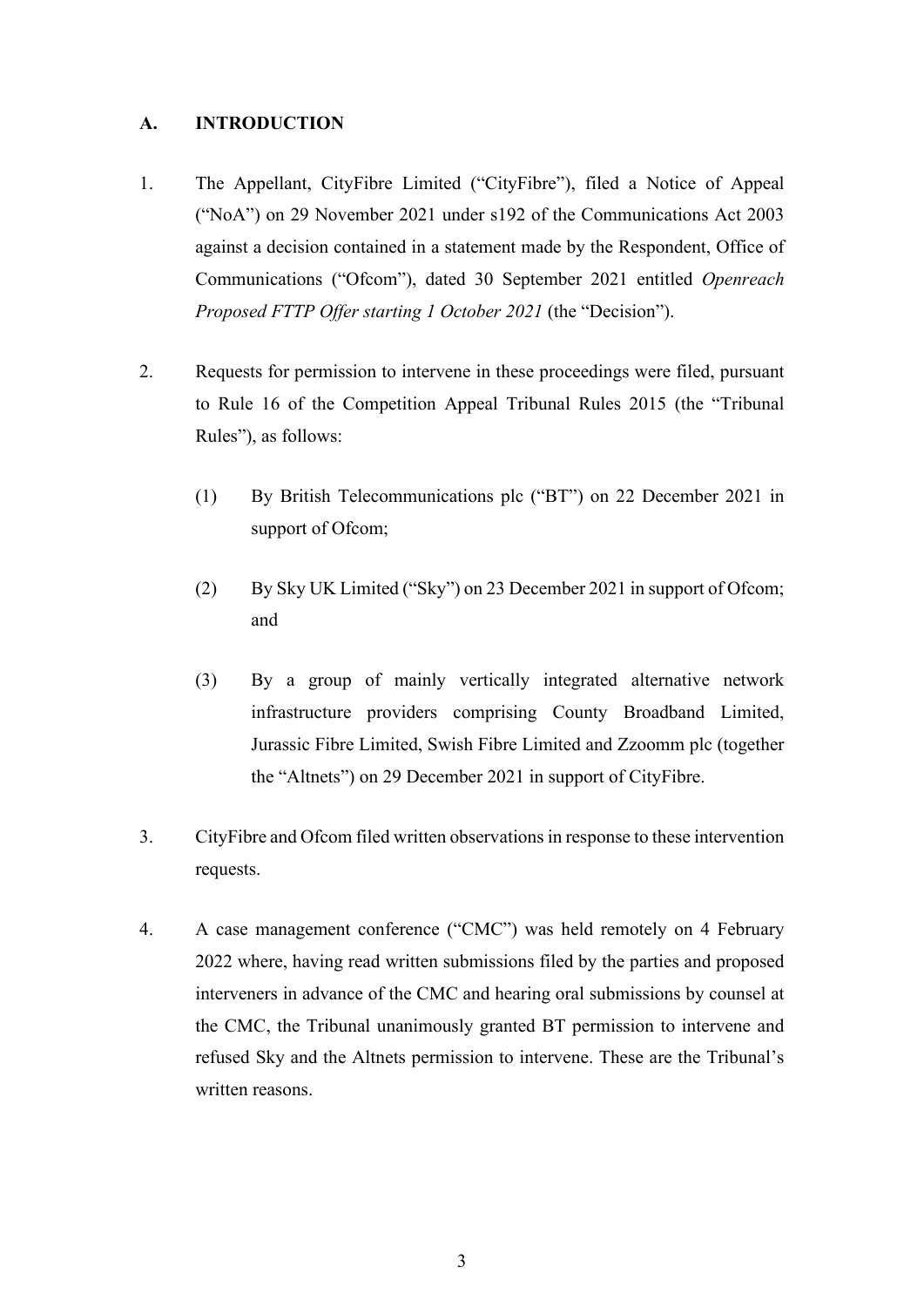## **B. THE TRIBUNAL RULES**

…

5. Rule 16 of the Tribunal Rules provides insofar as material that:

"(1) Any person with sufficient interest in the outcome may make a request to the Tribunal for permission to intervene in the proceedings.

(6) If the Tribunal is satisfied, having taken into account the observations of the parties, that the intervening party has a sufficient interest, it may permit the intervention on such terms and conditions as it thinks fit. ..."

- 6. It was common ground that each of the proposed interveners were able to establish a sufficient interest, primarily through their respective commercial interests in the outcome of the appeal. Argument before the Tribunal focused on the exercise of the Tribunal's discretion under Rule 16(6), both as to whether to permit the interventions and the terms on which that should be allowed.
- 7. It is clear from previous Tribunal decisions that this discretion is to be exercised in accordance with the governing principles set out in Rule 4 of the Tribunal Rules. See *B&M European Value Retail S.A. v Competition and Markets Authority* [2019] CAT 8 ("*B&M*"), *Sabre Corporation v Competition and Markets Authority* [2020] CAT 16 ("*Sabre*") and *JD Sports Fashion plc v Competition and Markets Authority* [2020] CAT 17 ("*JD Sports*").
- 8. Rule 4 provides:

"(1) The Tribunal shall seek to ensure that each case is dealt with justly and at proportionate cost.

(2) Dealing with a case justly and at proportionate cost includes, so far as is practicable—

- (a) ensuring that the parties are on an equal footing;
- (b) saving expense;
- (c) dealing with the case in ways which are proportionate—
- …

(d) ensuring that it is dealt with expeditiously and fairly; …"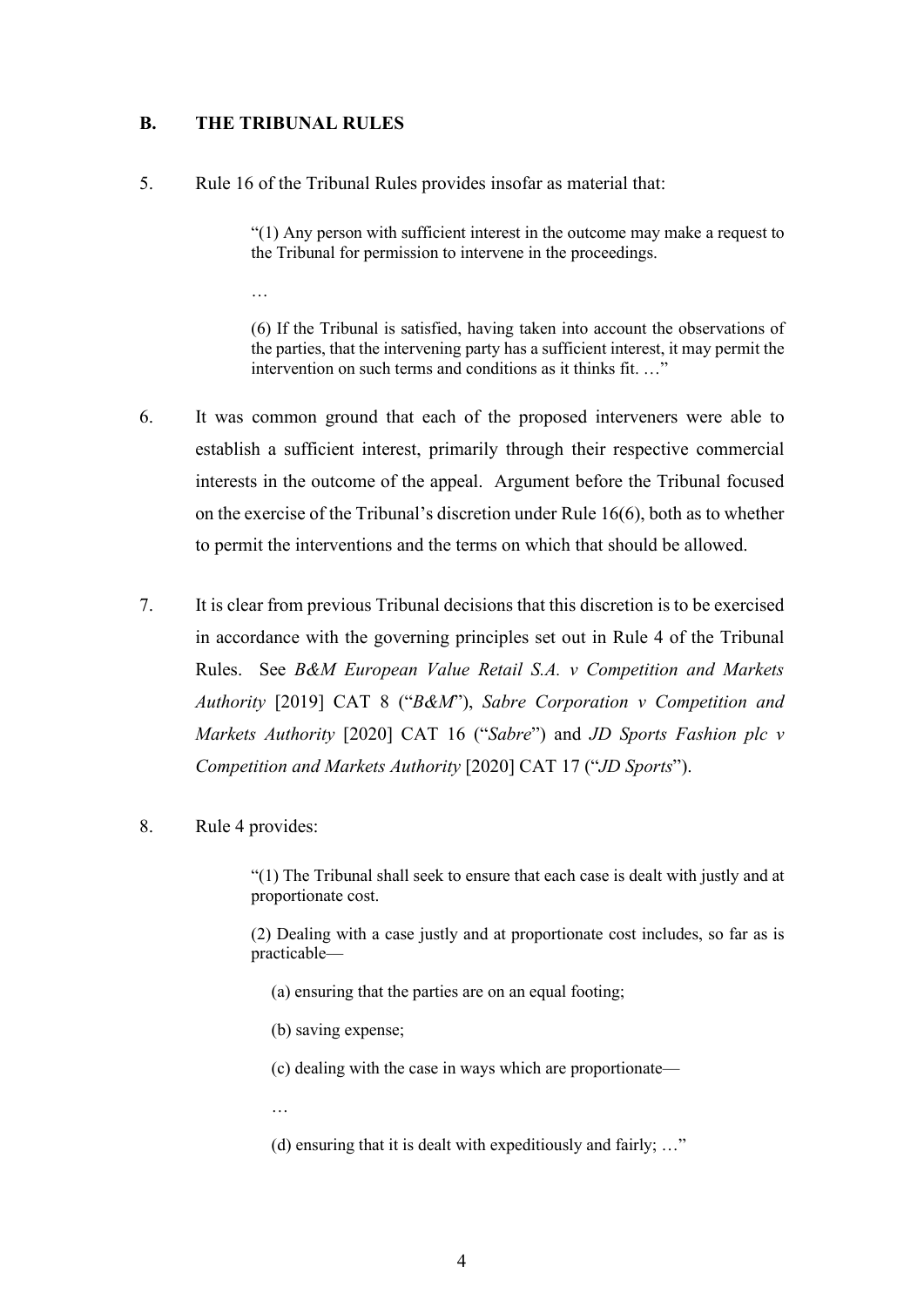#### **C. BACKGROUND TO AND NATURE OF THE APPEAL**

- 9. The Decision concerns new pricing arrangements (called the "Equinox Offer") notified to Ofcom by Openreach (a BT subsidiary) for "Fibre to the Premises" ("FTTP") broadband services. Openreach is subject to a direction from Ofcom, made pursuant to Ofcom's Wholesale Fixed Telecoms Market Review 2021-26 ("WFTMR"), to give advance notice to Ofcom of certain types of new commercial terms offered by Openreach. Openreach notified the Equinox Offer to Ofcom on 1 July 2021.
- 10. Following a call for inputs and a consultation, Ofcom made the Decision complained about in the NoA, which was not to take any further action at the time, because Ofcom assessed that the Equinox Offer would not have a material adverse impact on competition. This included a conclusion that the mechanisms of the Equinox Offer did not create a potential barrier to the use of alternative networks by wholesale customers (the Internet Service Providers, or "ISPs"). As a result, the Equinox Offer came into effect on 1 October 2021 and is expressed to apply for a period of ten years.
- 11. CityFibre challenges the Decision on the following grounds:
	- (1) Ground 1(a): Ofcom's conclusion that there would be limited overlap of Openreach's FTTP footprint by alternative networks in the next 12 to 24 months (the "Overlap Conclusion") had no sound evidential foundation in the Decision.
	- (2) Ground 1(b): Ofcom failed adequately to investigate or consult on the Overlap Conclusion.
	- (3) Ground 2: The conclusion that the mechanisms of the Equinox Offer did not pose even a "potential barrier" to using alternative networks is not one that can be reasonably drawn on the basis of Ofcom's own analysis.
- 12. CityFibre supports its appeal with a witness statement from Mr Dunn, CityFibre's Chief Financial Officer, in which he provides a view on the likely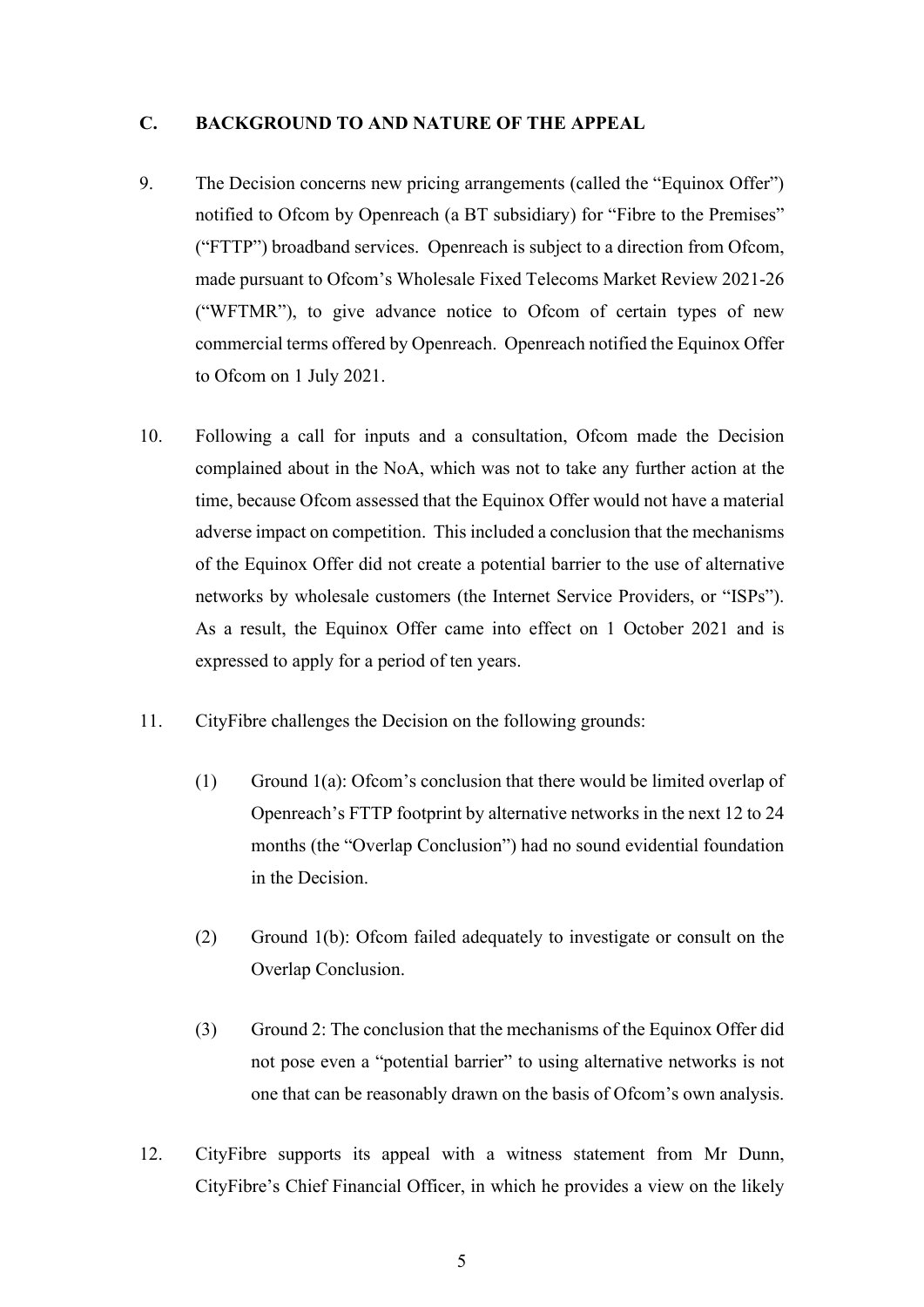level of overlap between CityFibre's FTTP network and Openreach's FTTP network in the next 12 to 24 months.

## **D. THE APPLICATIONS FOR PERMISSION TO INTERVENE**

#### **(1) BT's intervention request**

- 13. Mr Palmer QC made submissions on behalf of BT. As a general point, he submitted that the references in *Sabre, B&M* and *JD Sports* to whether an intervener "*added value*" to the issues in the case should not be taken to establish a general test. The circumstances of each case needed to be considered in light of the factors set out in Rule 4. In this case, the fact that the Equinox Offer was a commercial proposition put into the market by BT was highly relevant. In order to take proper account of the requirement for fairness expressed in Rule 4(2)(d), BT should be permitted to intervene.
- 14. Mr Palmer also sought to distinguish *Sabre, B&M* and *JD Sports* as merger cases under the Enterprise Act 2002, where the standard of review for the Tribunal was the application of conventional judicial review principles. By contrast, in this case the Tribunal was required under Article 31 of the European Electronic Communications Code ("EECC") (previously Article 4 of the Framework Directive) to ensure that the "*merits of the case are duly taken into account*" and that there is an effective appeal mechanism. This is notwithstanding that s194A(2) of the Communications Act 2003 also specifies that the Tribunal must decide the appeal "*by reference to the grounds of appeal set out in the notice of appeal, by applying the same principles as would be applied by a court on an application for judicial review*"*.* These provisions have been the subject of discussion in previous telecommunications cases and *Virgin Media Limited v Office of Communications* [2020] CAT 5 is a convenient recent summary of the authorities on this point.
- 15. Mr Palmer developed this argument by submitting that:
	- (1) In this case, the approach taken by CityFibre to base its case on what it described as "narrow judicial review principles" did not relieve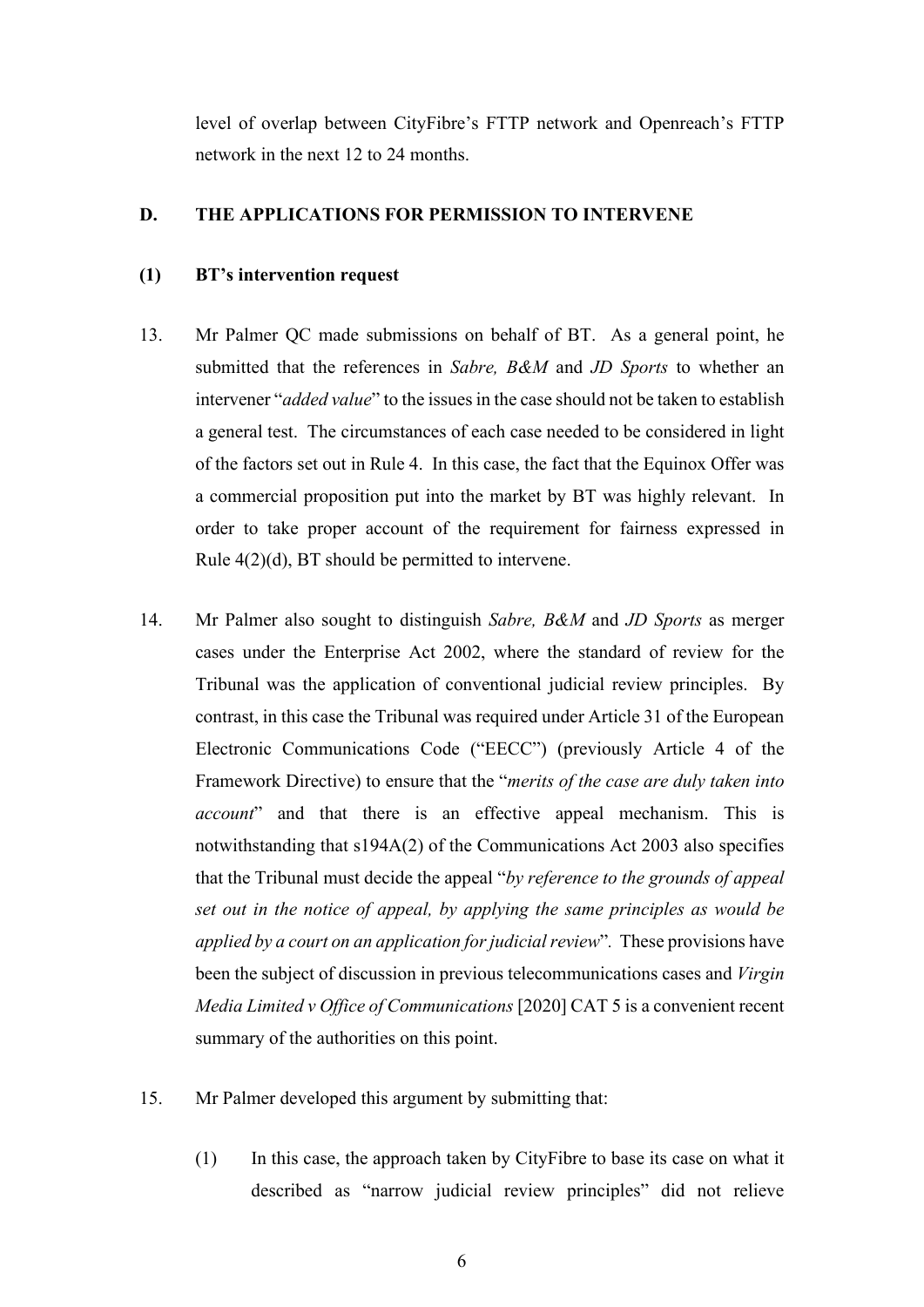CityFibre of the need to show materiality of any error by Ofcom before the Decision could be remitted. That included an assessment of the evidence advanced by Mr Dunn, which was something that BT was uniquely able to respond to.

- (2) The approach taken by Ofcom in its Defence, and in particular the evidence submitted by Ofcom in support of that Defence, left open the possibility that CityFibre might expand the basis of its appeal in order to sustain its challenge to the application of the "*potential barrier*" test by Ofcom.
- 16. In support of his argument, Mr Palmer referred us to the following passage from the judgment of Moses LJ in *Everything Everywhere Limited v Competition Commission and Ors* [2013] EWCA Civ 154 ("*EE*") at [24]:

"The appeal is against the decision, not the reasons for the decision. It is not enough to identify some error in reasoning; the appeal can only succeed if the decision cannot stand in the light of that error. If it is to succeed, the appellant must vault two hurdles: first, it must demonstrate that the facts, reasoning or value judgments on which the ultimate decision is based are wrong, and second, it must show that its proposed alternative price control measure should be adopted by the Commission. If the Commission (or Tribunal in a matter unrelated to price control) concludes that the original decision can be supported on a basis other than that on which Ofcom relied, then the appellant will not have shown that the original decision is wrong and will fail."

- 17. Mr Palmer also referred us to *British Telecommunications plc v Office of Communications and Ors* [2011] EWCA Civ 245 ("*BT v Ofcom"*) and *R (oao Hutchison 3G UK Limited) v Office of Communications* [2017] EWHC 3376 (Admin) ("*H3G*"), both of which he said supported his argument that the merits of the underlying issues needed to be considered in order properly to assess the materiality of an error.
- 18. The material which BT proposed to put forward as an intervener to support Ofcom's position in the appeal can be summarised as follows:
	- (1) A response to the material submitted by Mr Dunn, insofar as that relied on assumptions about Openreach's likely footprint.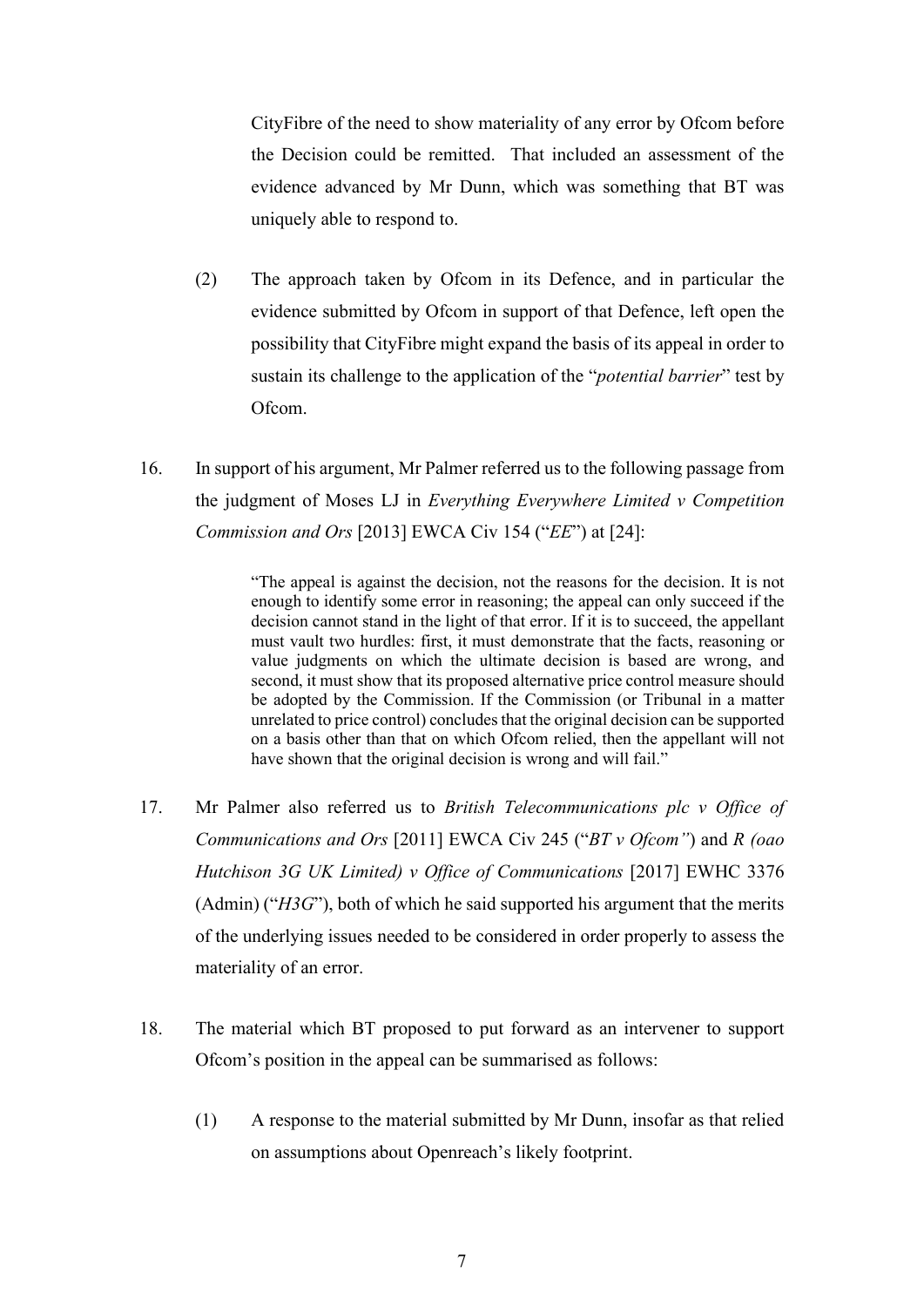- (2) Addressing any attempt by CityFibre to expand its appeal to a more "merits" based challenge, with particular reference to the test applied by Ofcom (the argument at  $[15(2)]$  above).
- (3) Assisting the Tribunal in understanding the Equinox Offer and the commercial and market context of that.
- (4) Responding to any material submitted by the Altnets, should they be permitted to intervene.
- 19. Mr Holmes QC, for the Appellant, submitted that BT should be refused permission to intervene, on the basis that no question of the merits arose in the case, which was a "traditional" judicial review. Any question of materiality of an error by Ofcom should be dealt with in the same way as in any other judicial review. Mr Holmes referred us to s31(2A) of the Senior Courts Act 1981, which requires the court to take account of whether the outcome would be different if the conduct complained of (i.e. the error) had not occurred.
- 20. In relation to Mr Dunn's evidence, Mr Holmes said this was directed at the challenge to the consultation and merely made good the point that CityFibre would have had something meaningful to say if it had been properly consulted. Overall, BT was unlikely to be able to add value to the proceedings, and allowing the intervention risked detrimentally affecting the efficiency of the case and the need for expedition, given that the Equinox Offer was in the market and, CityFibre believed, risked causing serious harm to network competition.
- 21. Ofcom took a neutral position on the application to intervene.

#### **(2) The Altnets' intervention request**

22. Mr Randolph QC, counsel for the Altnets, adopted Mr Palmer's submissions on the legal principles relating to intervention. He emphasised that the Altnets would not act in a way that would impact on the efficiency and timing of the case and that they intended to be as efficient as possible. Mr Randolph also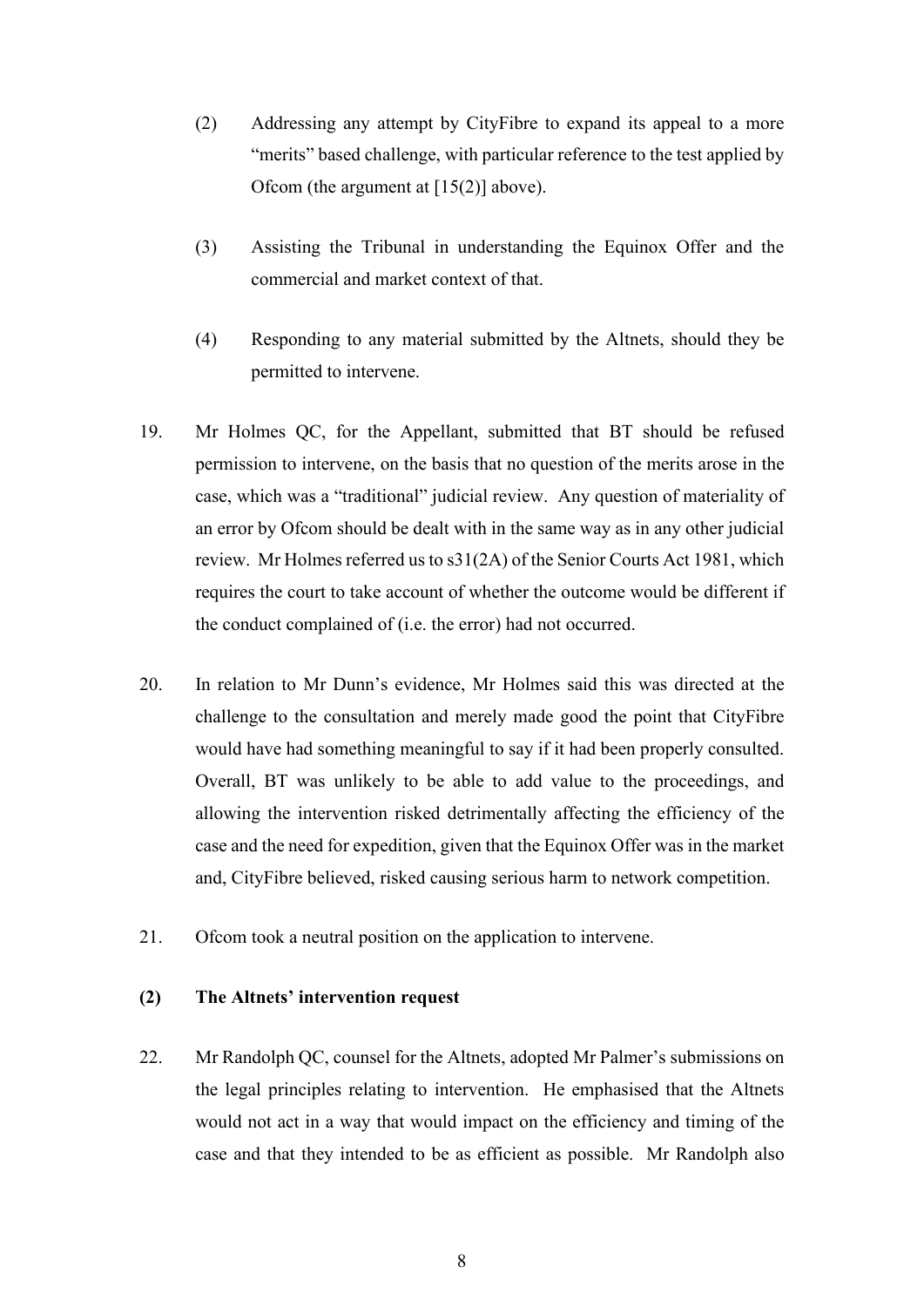noted the commercial impact on the Altnets of the Equinox Offer, which was live in the market already.

- 23. In terms of areas where the Altnets proposed to focus their intervention, Mr Randolph identified the following:
	- (1) Evidence on the overlap between Openreach's footprint and those of the Altnets, which is relevant to an assumption by Ofcom that this overlap occurred in few locations.
	- (2) Ofcom's reliance on assumptions about FTTP network overbuild and the Altnets' decision making.
	- (3) The fundamental flaw in Ofcom's focus on overlaps within the 12 to 24 month period only, despite the ten year duration of the Equinox Offer.
	- (4) Evidential flaws in Ofcom's conclusions about network build in a specifically defined market area ("*Area 3*").
	- (5) Factual evidence about the lack of consultation with the Altnets, including in relation to expected overlap between their alternative networks and Openreach's networks over 12 to 24 months and beyond that and the Altnets' plans to offer wholesale services in the same periods.
	- (6) Evidence about the rationality of Ofcom's conclusions in relation to potential barriers to the Altnets, in particular in Area 3 and even in locations where there is no current overlap with Openreach. Mr Randolph identified paragraph 3.47 of the Decision as an example.
	- (7) A perspective from vertically integrated market participants and how they might be affected by the Equinox Offer.
- 24. Mr Randolph noted that Mr Dunn's evidence, on behalf of CityFibre, referred to Openreach's network build projections for Q4 in 2026, which suggested that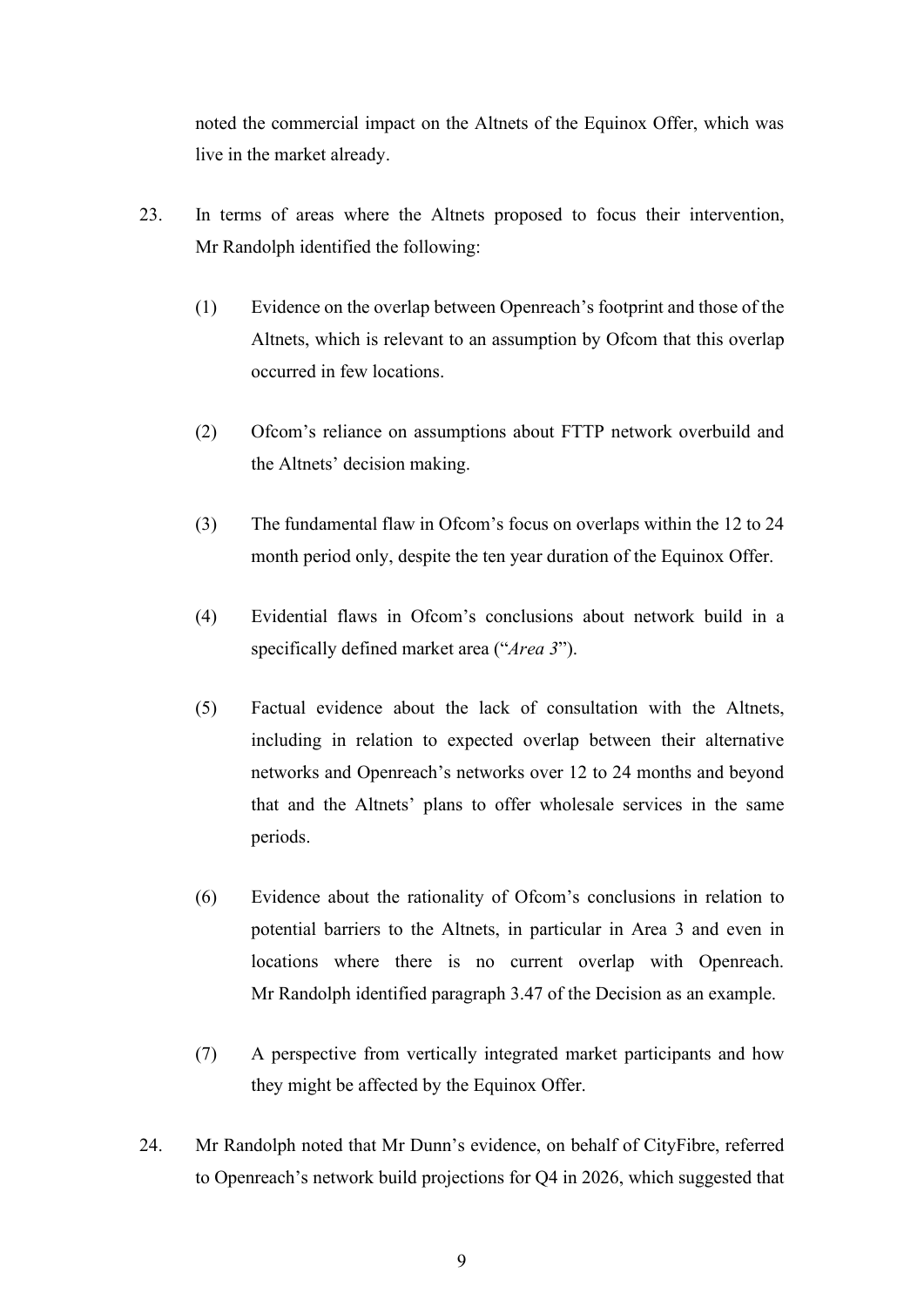a period beyond 12 to 24 months was inevitably going to be relevant to the appeal.

- 25. Ofcom did not oppose the application by the Altnets to intervene, but Ms Carss-Frisk made submissions encouraging the Tribunal to limit the scope of any intervention permitted. This was on the basis that many of the matters which the Altnets wished to pursue went beyond the scope of the case advanced by CityFibre and were not relevant to the Overlap Conclusion. In particular:
	- (1) Ofcom was concerned that the Altnets sought to raise the issue of pricing, which was referred in their application at least in relation to sufficiency of interest and perhaps more. Pricing was not in issue in the appeal in any way.
	- (2) There was no challenge in the NoA to the selection of the 12 to 24 month period and the suggestion that Ofcom should have focused on a different period was outside the scope of the appeal.
	- (3) Ofcom had not addressed differences between Area 3 and other geographical 'Areas' and CityFibre made no complaint about that in its appeal. Paragraph 3.47 of the Decision was about pricing, not the Overlap Conclusion.
	- (4) The assumptions Ofcom made about the likely change of strategy of many of the Altnets from a retail business to a wholesale business were similarly not in issue in the appeal.
	- (5) Overall, the expansive approach taken by the Altnets would considerably widen the scope of the appeal beyond the grounds set out in the NoA and threaten the efficient, proportionate, expeditious and fair disposal of the proceedings. Accordingly, the Tribunal should impose restrictions on the scope of the Altnets intervention, if they were permitted to intervene.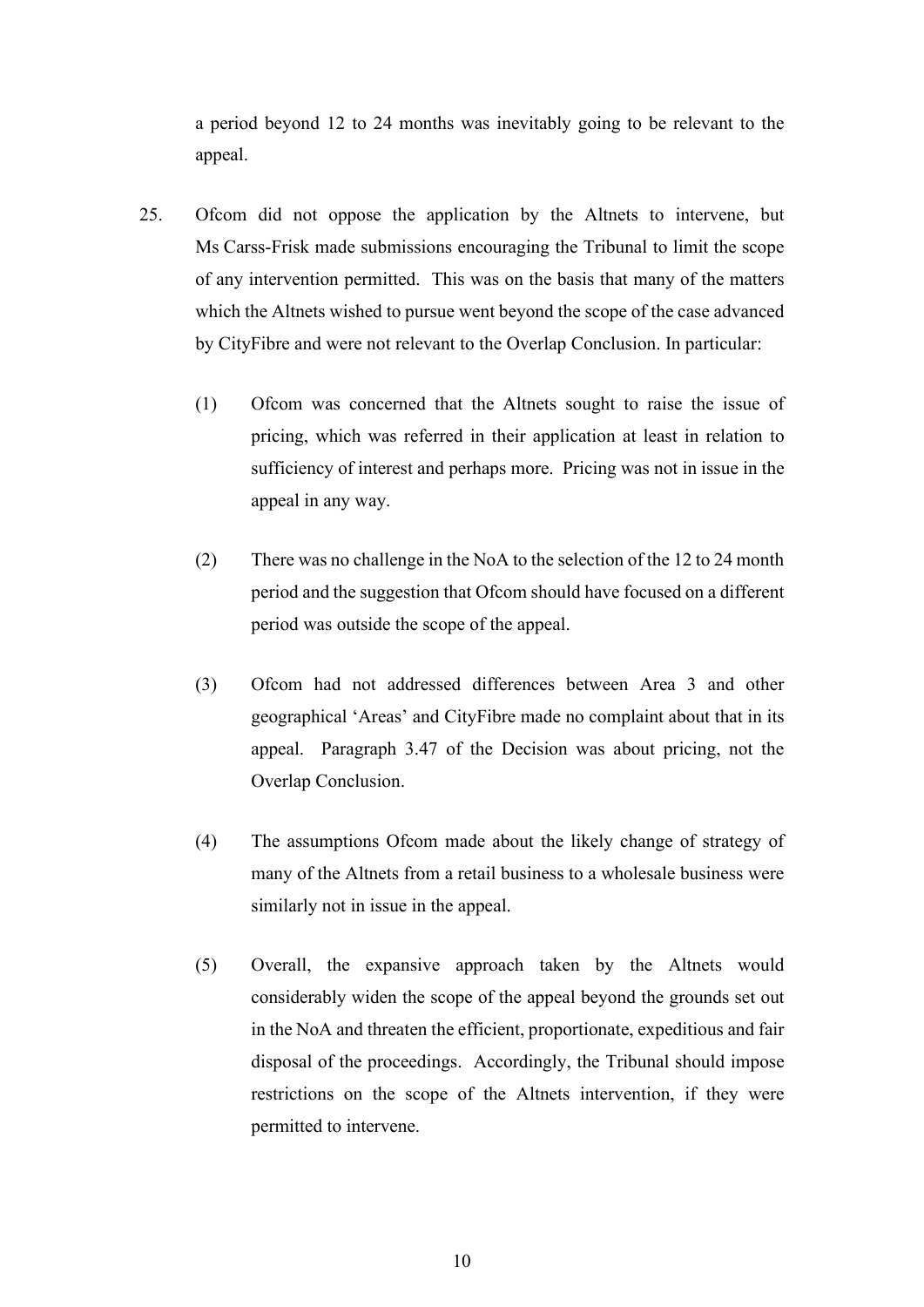26. CityFibre opposed the application by the Altnets to intervene. Mr Holmes adopted the submissions made by Ms Carss-Frisk in relation to the scope of the proposed intervention by the Altnets. If the Altnets wanted to run the arguments they were identifying in the proposed interventions, then they could have brought a self-standing appeal in the way CityFibre has. He also expressed concern about the impact of any intervention on the timetable up to and including the final hearing, set for 11/12 May 2022, as well as the impact on costs.

## **(3) Sky's intervention request**

- 27. Mr Woolfe, for Sky, also adopted Mr Palmer's submissions on the legal principles. In relation to the governing principles set out in Rule 4, Mr Woolfe submitted that Sky's commercial interest in the Equinox Offer also raised questions about fairness in considering its application to intervene.
- 28. In relation to the question of "merits review", Sky's written skeleton referred to *EE* and said that the Tribunal would need to understand and form a view on "*the robustness of Ofcom's chain of reasoning regarding the incentives of ISPs*".
- 29. Mr Woolfe then made two points, based on the Decision itself:
	- (1) On Ofcom's case, as expressed in its Defence, the Overlap Conclusion is one of a number of factors which justify Ofcom's conclusions about the Equinox Offer. The other factors, identified in the Defence, are matters which intimately involve the ISPs. Sky, as a significant ISP, would be able to assist the Tribunal in consideration of the significance of those other factors, as and when that issue arises.
	- (2) More narrowly, paragraph 3.87 of the Decision, which is part of Ofcom's reasoning in reaching the Overlap Conclusion, expressly refers to the likely actions of ISPs in certain conditions. Sky is well placed to provide evidence about that issue.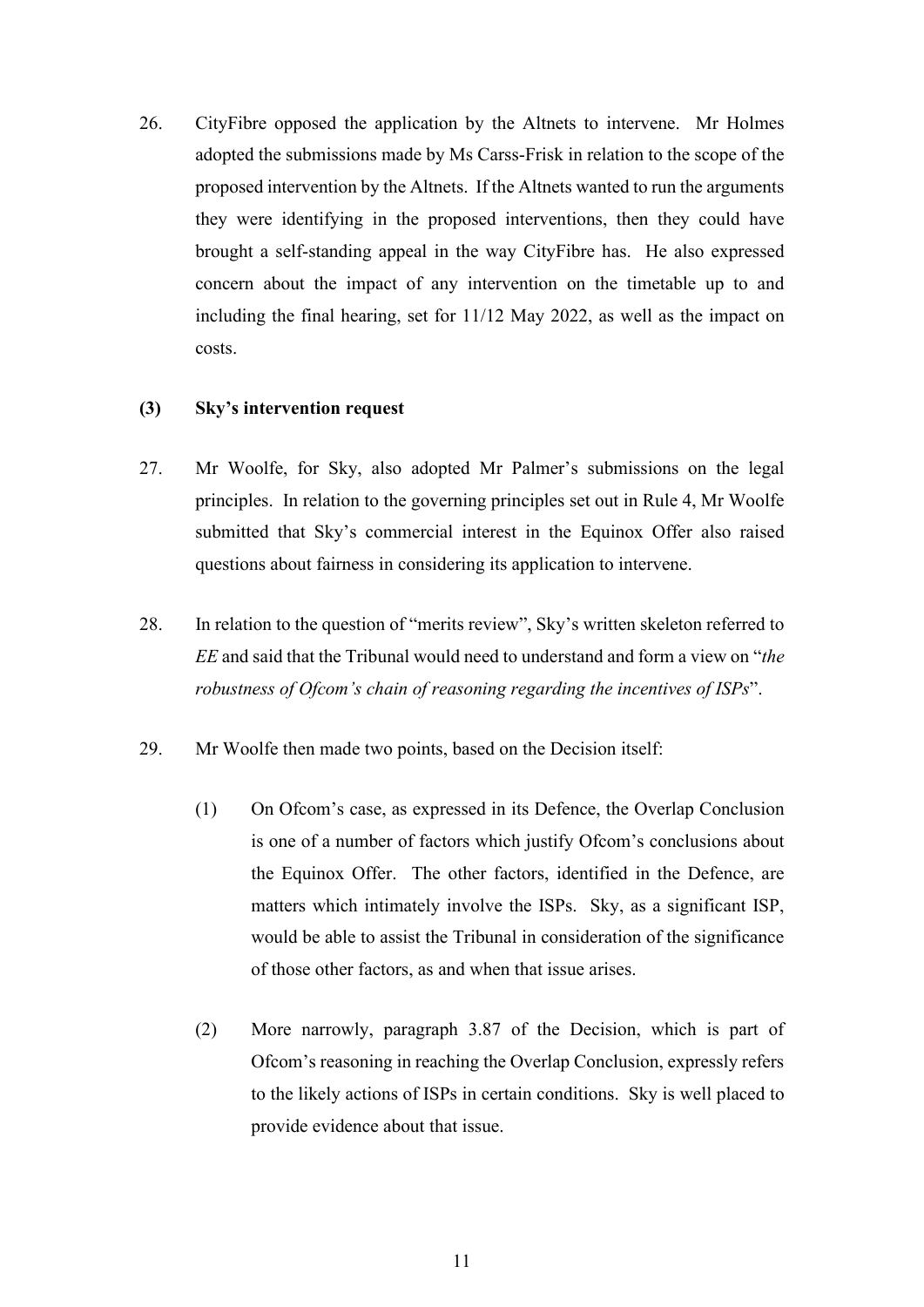- 30. CityFibre opposed the application by Sky to intervene. Mr Holmes submitted that Sky would not be able to assist the Tribunal in relation to any relevant matter and that Ofcom was sufficiently well placed to deal with any matters involving the relative weight of factors which underpinned its Decision. Allowing Sky to intervene would simply add cost and cause delay.
- 31. Ofcom was neutral in relation to Sky's application to intervene.

## **E. ANALYSIS**

- 32. We agree with Mr Palmer that the application of Rule 4 may differ depending on the nature of the case. We do not read *Sabre*, *B&M* or *JD Sports* as saying anything to the contrary. The use of the expression "added value" in each case seems to us merely to be shorthand for the Tribunal assessing the benefit (if any) to be obtained from the participation of the intervener, as part of the exercise of seeking to ensure that the proceedings are dealt with justly and at proportionate cost, whilst deciding the appeal by reference to the grounds set out in the NoA (in accordance with s194A(2) of the Communications Act 2003).
- 33. This assessment forms an intrinsic aspect of case management in accordance with the principles set out in Rule 4 and we do not consider that it assists to make distinctions between different categories of case, such as for example appeals of merger decisions under the Enterprise Act 2002 or appeals under s192 of the Communications Act 2003. Each situation will involve balancing a variety of factors, including the range of considerations set out in Rule 4(2) as they may apply in a particular case.
- 34. Similarly, we do not consider that the debate about whether and to what extent this appeal may or may not engage Article 31 EECC, and therefore the requirement that the "*merits of the case are duly taken into account*", provides assistance in determining any of the intervention applications.
- 35. It is correct that some appeals under s192 might, depending on the way the appellant puts its case, require a detailed assessment of underlying merits in relation to the question of materiality of an error. However, that is not the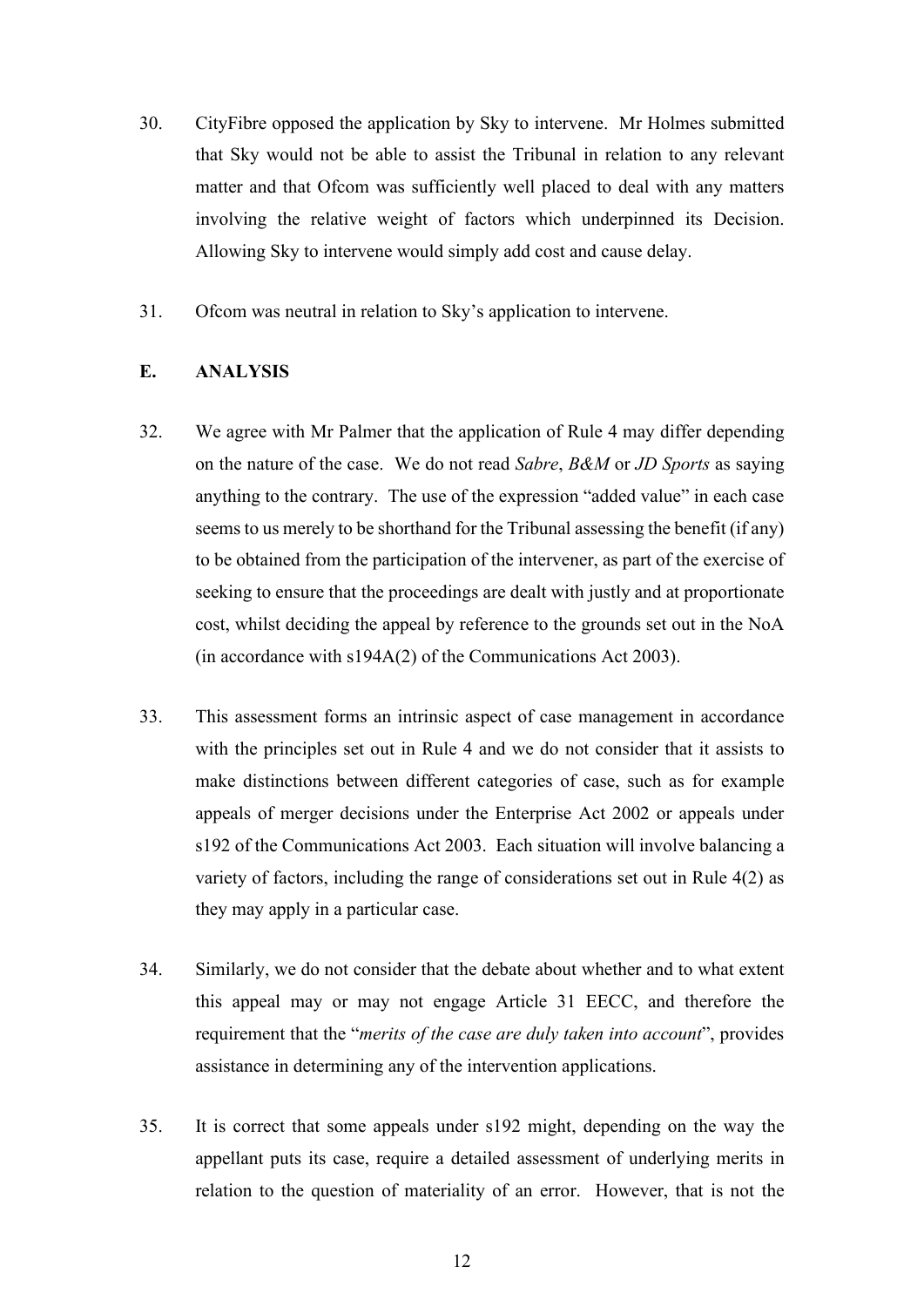position in this case. CityFibre's appeal is expressly put as one which does not invite the Tribunal to conclude that the Decision was wrong on the merits. In this regard, we should point out that:

- (1) In the prayer for relief in the NoA, CityFibre seeks an order that Ofcom proceed to a further stage of review of the Equinox Offer, as if its Decision was wrong (as opposed to simply seeking a remittal). In the course of oral argument Mr Holmes conceded that this was not the correct approach and indicated that this request would be withdrawn in CityFibre's Reply.
- (2) CityFibre has introduced factual evidence, in the form of Mr Dunn's statement, that was not available to Ofcom when it made the Decision. Mr Holmes explained that this is to demonstrate that CityFibre would have had something meaningful to say if it had been consulted.
- 36. Apart from these points, we have seen nothing in the NoA that would suggest that the Tribunal is being asked to embark on an exercise of considering underlying merits, as opposed to making an assessment of whether any error by Ofcom is, on the face of the Decision, a material one justifying remittal.
- 37. Similarly, Ofcom takes the view that it is not necessary in this case to address the precise impact of Article 31 EECC and Ms Carss-Frisk noted that this was not a case where a broader "merits" challenge (such as in *EE*) arose.
- 38. We do not consider that *EE* provides any support to Mr Palmer's position (or Mr Woolfe's) on this point. *EE* was a case where a "merits review" was required to be carried out under the relevant legislation, which dealt with price control in mobile telephony. The Competition Commission was required to review an Ofcom decision and the case concerned the adequacy of that exercise, given the requirement to consider the merits. The observations of Moses LJ in relation to the materiality of a defect in a decision need to be read in that light.
- 39. Nor do *BT v Ofcom* or *H3G* assist Mr Palmer. *BT v Ofcom* was an appeal on the merits, prior to the introduction of s194A of the Communications Act 2003.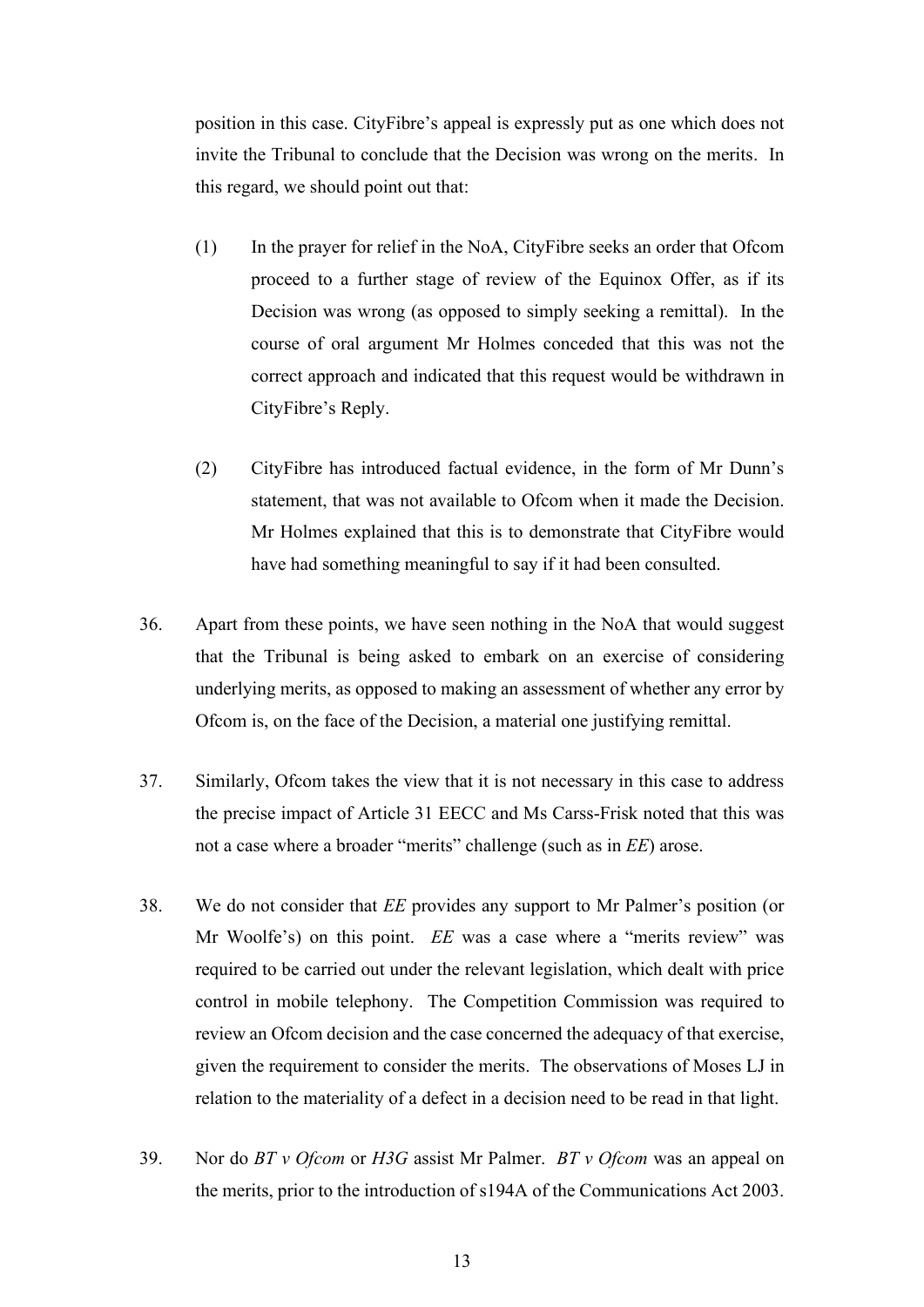In *H3G*, the claimant had advanced a "hybrid" challenge to the regulator's decision, including both "traditional" judicial review grounds and a "merits" challenge. The observations of Green J (as he then was) at [44] explain how the judge intended to approach the evaluation of the evidence in the case, given that consideration. In our view, nothing in that case alters the normal approach to assessing materiality in the context of a judicial review challenge.

40. It is possible, as Mr Palmer submitted, that the position might change, should CityFibre or Ofcom choose to approach the case in a different way in the future, as may be permitted by the Tribunal Rules and the Tribunal. However, it is not the Tribunal's task to anticipate that, but rather to exercise its case management discretion on the basis of the pleaded case before it.

#### **(1) BT's intervention**

- 41. We grant BT permission to intervene because:
	- (1) We accept that the immediacy of BT's commercial interest in the outcome of the appeal (given that it has published to the market the Equinox Offer, which is the subject of the appeal) warrants that, as a matter of fairness.
	- (2) There is new factual material before the Tribunal, in the form of Mr Dunn's statement. We note what CityFibre say about the relevance of that being confined to the consultation issue, but it appears to us that it might be useful to have the assumptions made by Mr Dunn about Openreach's plans for network overbuild confirmed (or contradicted), even in those limited circumstances.
	- (3) We anticipate that it would be useful to have BT's input in the event that it considers that the Equinox Offer has been mischaracterised in any material respect in these proceedings.
- 42. That is not an invitation for BT to approach its intervention in the wider terms set out in its initial application, or even the narrower terms suggested by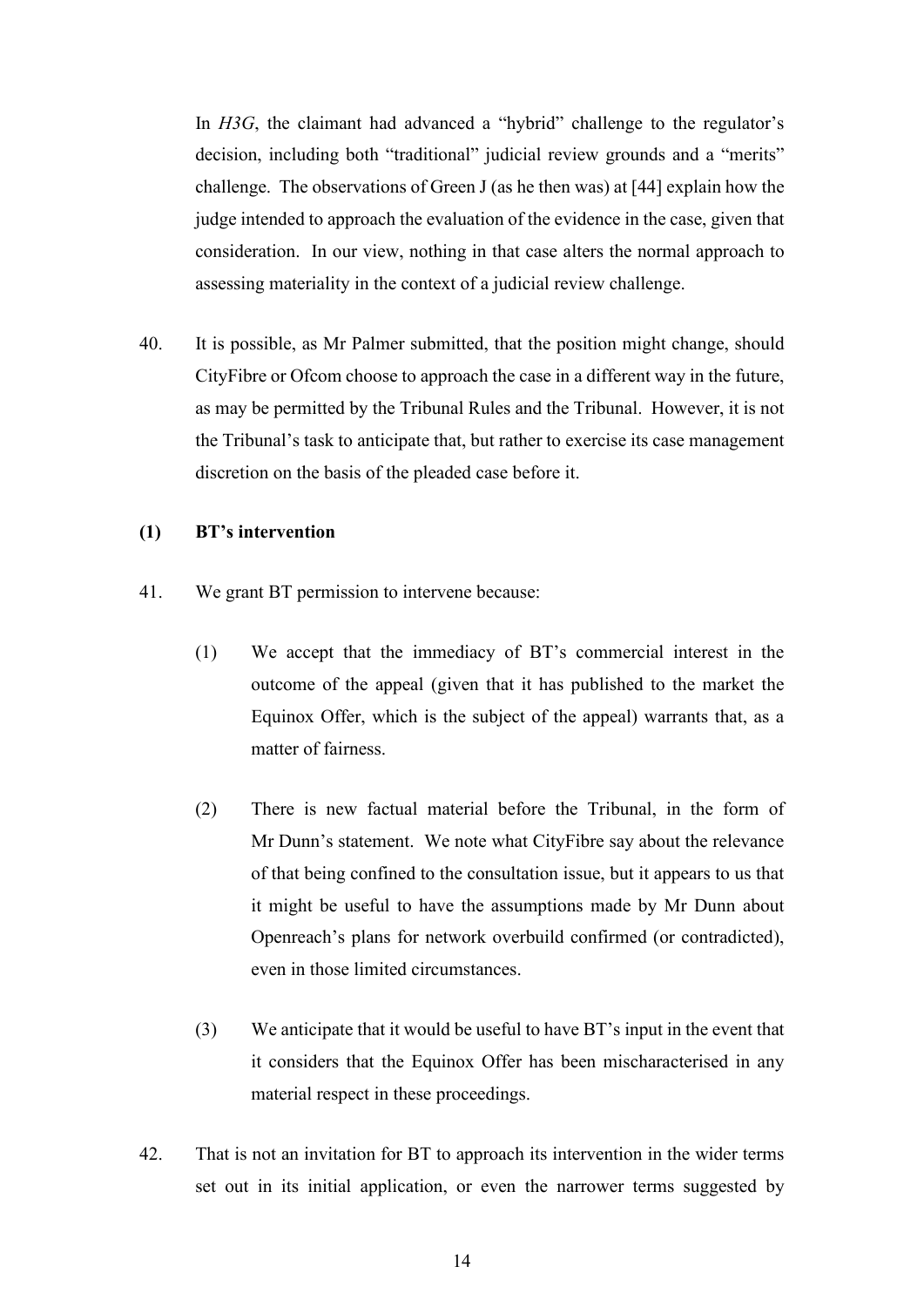Mr Palmer at the CMC. It is a condition of our permission that the intervention should be strictly confined to matters pleaded in the NoA. As noted above, we do not agree with Mr Palmer's submissions about the materiality of any error by Ofcom in relation to the Overlap Conclusion necessarily engaging a "merits review". We trust that BT will adapt its approach to take account of this Ruling, and our view of the scope of the appeal (as currently pleaded), to ensure that any evidence filed is admissible and that its submissions are relevant and focused.

#### **(2) The Altnet's intervention**

- 43. We refuse permission for the Altnets to intervene. In our view, the value that the Altnets could add to the issues in the case (as set out in the NoA and the Defence) is limited. While they might be able to provide some evidence on their intended strategies for developing their networks, this is unlikely to add materially to information already available to the Tribunal from the face of the **Decision**
- 44. Moreover, it was apparent that most of the points that the Altnets intended to advance in their intervention were outside the scope of CityFibre's appeal. In particular, Ofcom's treatment of the period after 24 months following the commencement of the Equinox Offer, the treatment of Area 3, the strategies to move from largely retail to wholesale sales and the absence of consultation of the Altnets on these issues all fall outside the scope of the NoA. In addition, we do not accept that the reference in Mr Dunn's statement to Openreach's Q4 2026 network build projections opens up the relevant period in issue in the appeal beyond 12 to 24 months. That information is merely used by Mr Dunn as a reference point to extrapolate back to the 12 to 24 month period.
- 45. Mr Randolph conceded that it was not open to an intervener to attempt to widen the scope of an appeal beyond that pleaded by the Appellant. However, it appeared that this was precisely what the Altnets intended to do. We understand that Mr Randolph's clients feel strongly about a number of aspects of the Decision, but they are not aspects raised by CityFibre in its appeal. As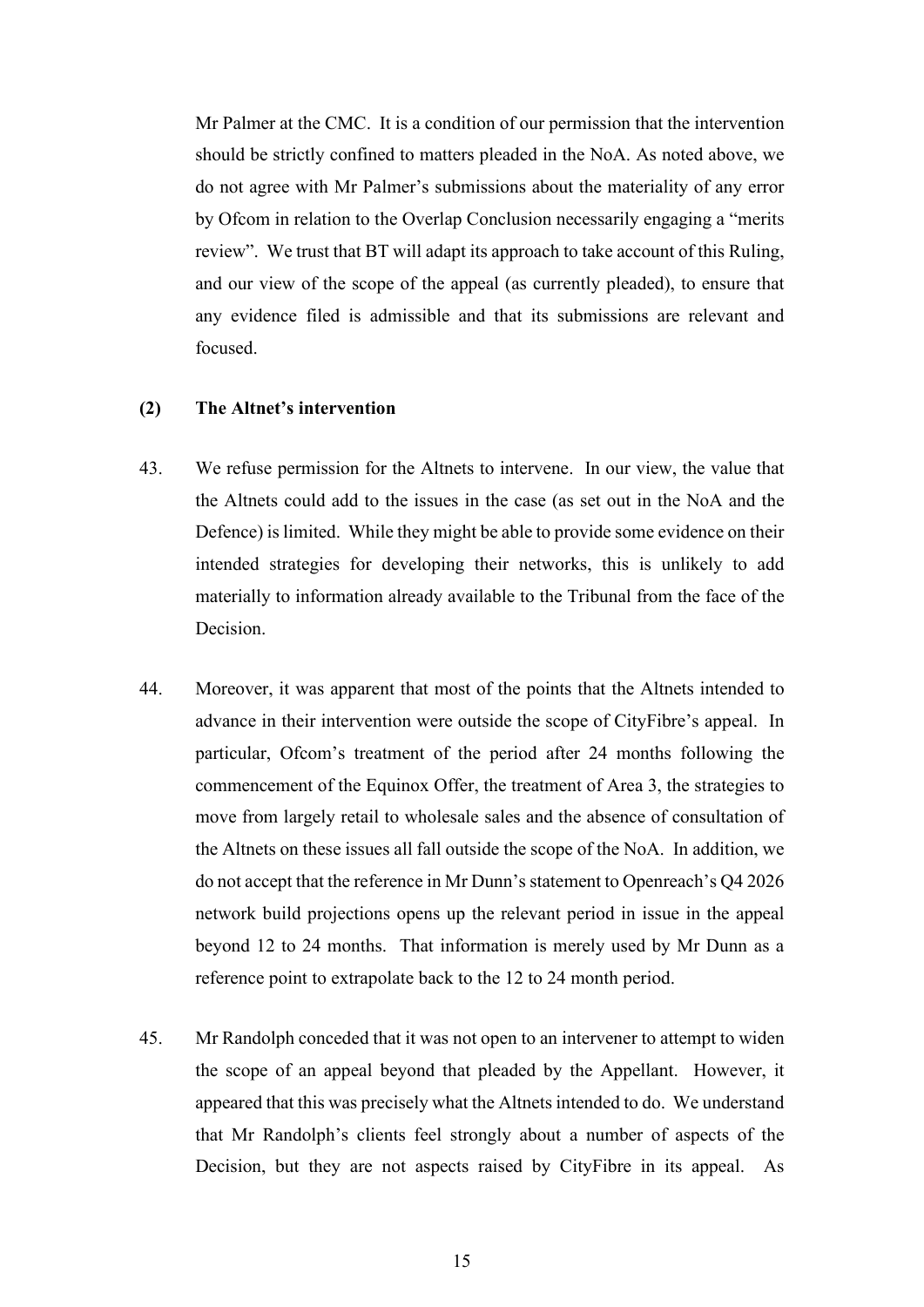Mr Holmes observed, if the Altnets wanted to pursue those matters then they ought to have brought their own appeal.

46. We are concerned that any intervention by the Altnets is likely to widen the scope of both the arguments and the evidence beyond those in issue in this appeal, leading to further rounds of evidence and submission, with the parties incurring material additional cost and a real risk that the hearing time allocated for the hearing of the appeal in May will prove insufficient, requiring a new (later) hearing date or leaving the case part heard. Balancing this concern with the limited value which the Altnets could add by their intervention through the points in [23], we consider that the correct course in order to ensure that this appeal is dealt with justly and proportionately, in accordance with Rule 4, is to refuse the Altnets permission to intervene.

#### **(3) Sky's intervention**

- 47. Sky is not directly affected by the appeal in the same way as BT. Sky is a wholesale purchaser from Openreach. It does not currently purchase from any of the alternative networks (including CityFibre). We do not consider that these circumstances give rise to any requirement to permit the intervention as a result of "fairness".
- 48. It was not clear to us that Sky would add any value to the consideration of the issues before us. The Decision and the WFTMR are significant documents, recording the detailed review of the market by Ofcom. We anticipate that Ofcom is well placed to deal with all of the issues on which Sky proposed to put forward material. If for some reason it is not, and if it is appropriate for Ofcom to submit further evidence relating to ISPs, then Ofcom will no doubt be able to seek assistance from Sky (and other ISPs) in that regard.
- 49. We do not accept that the question of the materiality of any error by Ofcom in reaching the Overlap Conclusion assists Sky's argument, for the reasons set out above in relation to the submissions of Mr Palmer. Nor do we see any basis on which the reference to ISPs in Ofcom's reasoning for the Overlap Conclusion